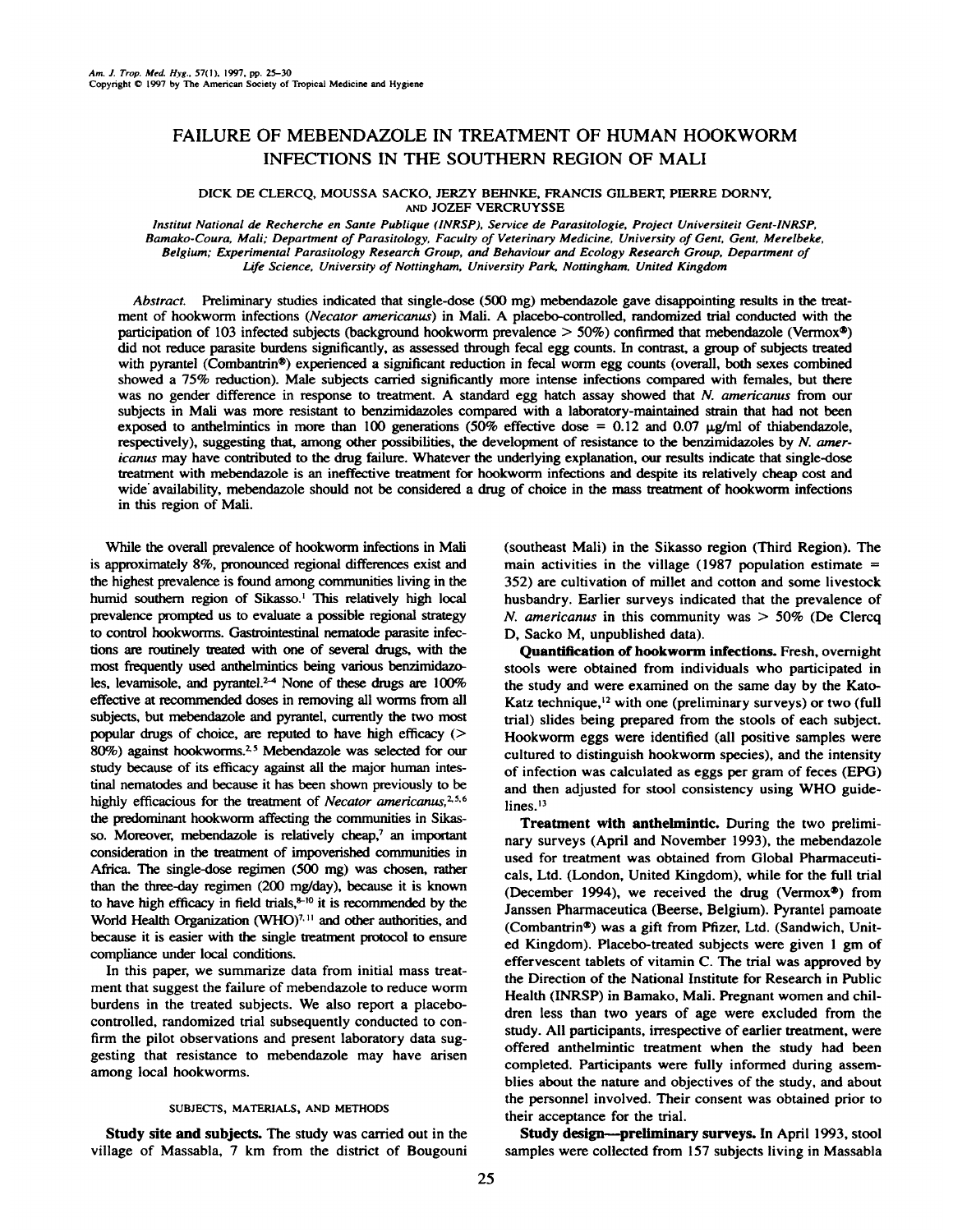and one slide from each subject was examined for presence **of helminth eggs. Since the prevalence of hookworms cx ceeded 50%, each person in the village, with the exception of pregnant women and children less than two years of age,** was treated with a single dose of 500 mg of mebendazole. **Six weeks after treatment, 56 treated subjects who were orig** inally hookworm-positive were re-examined to establish drug efficacy.

Because of the surprisingly poor efficacy of mebendazole treatment, a second mass treatment was offered to all inhab itants in November 1993, at the end of the rainy season. Seventy-three subjects who had provided stools for exami nation in April 1993 were treated in November 1993 and re-examined in April 1994 (one slide per subject).

Study design—full-randomized, placebo-controlled tn **al. To resolve the uncertainty about the efficacy of meben dazole under local conditions, a full-randomized, placebo controlled trial was initiated. In December 1994, 182 sub** jects provided stools for analysis of hookworm infections **(preintervention survey) and these were examined by the Kato-Katz technique (two slides per subject).'2 The full trial** was not double-blind, with those administering treatment, although not the subjects themselves, being aware of the treatment group to which each participant had been allocat ed. In addition to using mebendazole (single 500 mg dose **of mebendazole), we treated one group of subjects with pyr antel (10 mg/kg dose of pyrantel pamoate), an anthelmintic** with known efficacy against hookworms,<sup>3, 14, 15</sup> but with a **different mode of action than mebendazole or other benzim** idazole anthelminthics.4 One group of subjects was given vitamin C tablets as a placebo. All subjects were divided by gender and then randomized into three treatments within sin gle sex, age-stratified cohorts, with the three treatments be ing equally distributed across the age groups and both gen **ders. During the second visit, six days after the initial prein tervention survey, 170 of these subjects turned up for treat ment. In January 1995 (four weeks after treatment), 95 subjects from among those originally identified as infected and subsequently treated presented for re-examination (post** intervention survey), and stool samples from each subject **were again examined by the Kato-Katz technique (two slides per subject). An additional eight hookworm-infected persons were examined atboth surveys but failed to appear for treat ment. For analysis, these eight subjects were included in a** fourth (no treatment) group.

Egg hatch assay. Fresh fecal samples were collected in Nottingham from hamsters infected with a strain of N. amer icanus that has been maintained in laboratory hamsters for **more than 100 generations'6 and more than 20 years, and which had not been exposed to anthelmintics throughout this period. Stool samples were also collected from infected in dividuals from our study site in Mali. Both sets of fecal samples were obtained in the same week in July 1995, stored anaerobically,'7 and dispatched immediately to Belgium for** testing. The two strains were compared for benzimidazole resistance using an egg hatch assay.<sup>18, 19</sup> The eggs recovered from samples were incubated at  $28^{\circ}$ C for 48 hr in 11 concentrations of thiabendazole (TBZ) ranging from 0.02 to 2  $\mu$ g/ml. Assays were conducted in triplicate for each sample in 96-well, flat-bottomed microtiter plates. The percentage **of eggs that failed to hatch at each concentration, after cor**

rection for natural mortality and arcsin transformation, was **used to construct a log dose response line, from which the** 50% effective dose  $(ED_{50})$  was calculated for each sample.

Statistical analysis. The results of the field trial are pre sented as the mean adjusted EPG for each treatment group and by gender at both pre- and postintervention surveys. We also give the cure rates, which represent the number and percentage of individuals who were positive for hookworm eggs at the preintervention survey but showed no hookworm eggs at the postintervention survey. The quantitative fecal egg count data from the full trial were analyzed by a statis tical system for generalized linear interactive modeling **(GLIM 4, PC version; Royal Statistical Society, London,** United Kingdom) as described previously using a model with negative binomial errors.<sup>20, 21</sup> Host gender and drug **treatment were entered as factors in the analyses, and age** was entered as a covariate. To avoid pseudoreplication of data, we analyzed changes in fecal egg counts between the **pre- and postintervention surveys of the full trial, rather than** comparing the results from the two surveys with each other. **The postintervention adjusted EPG were subtracted from the** preintervention EPG for individual subjects. The lowest val ue  $(-1,680)$  was added to all data points to convert negative values to positive; thus, it is necessary to subtract this value **from all the model coefficients to obtain the true estimates of change.**

**The results of each model are presented in two parts (A** and B) in three tables. In part A, we present the outcome of step-wise deletion of sources of variation starting, in each case, with the most complex interaction and ending with the principal component under consideration. For models using binomial errors, the change in deviance is divided by the scale parameter and the resulting scaled deviance is distributed as  $\chi^2$ . For each analysis, the model in part A represents a rigorous statistical analysis of the source of variation. To **obtain more information on the likely source of the variation** in the data, we constructed minimum sufficient models, in which we entered only those sources of variation that had been identified as significant in analysis A. The data in part **B presents estimates of the coefficients for such models. The GLIM procedure begins with an estimation of the coefficient** for the first component of multicomponent factors and then the necessary adjustments for each of the other components comprising the factor.2°

## **RESULTS**

Preliminary surveys. At the initial survey in April 1993, the overall prevalence of hookworm infections was found to be 69.6%. At the postintervention survey six weeks after **treatment, a reduction of28.5% (69.6% to 41.1%) in prey** alence and 18.5% (157.7 to 128.6) in EPG were recorded. **Following the second mass treatment in November 1993 and** re-examination in April 1994, mebendazole was found to have been even less effective than during the earlier round of treatment (reduction in prevalence =  $2.5\%$  and EPG = **8.3%).**

**Full-randomized, placebo-contnolled trial. The preinter vention examination for the full trial revealed that 125 sub** jects of the 182 examined carried hookworms (68.7% prey alence).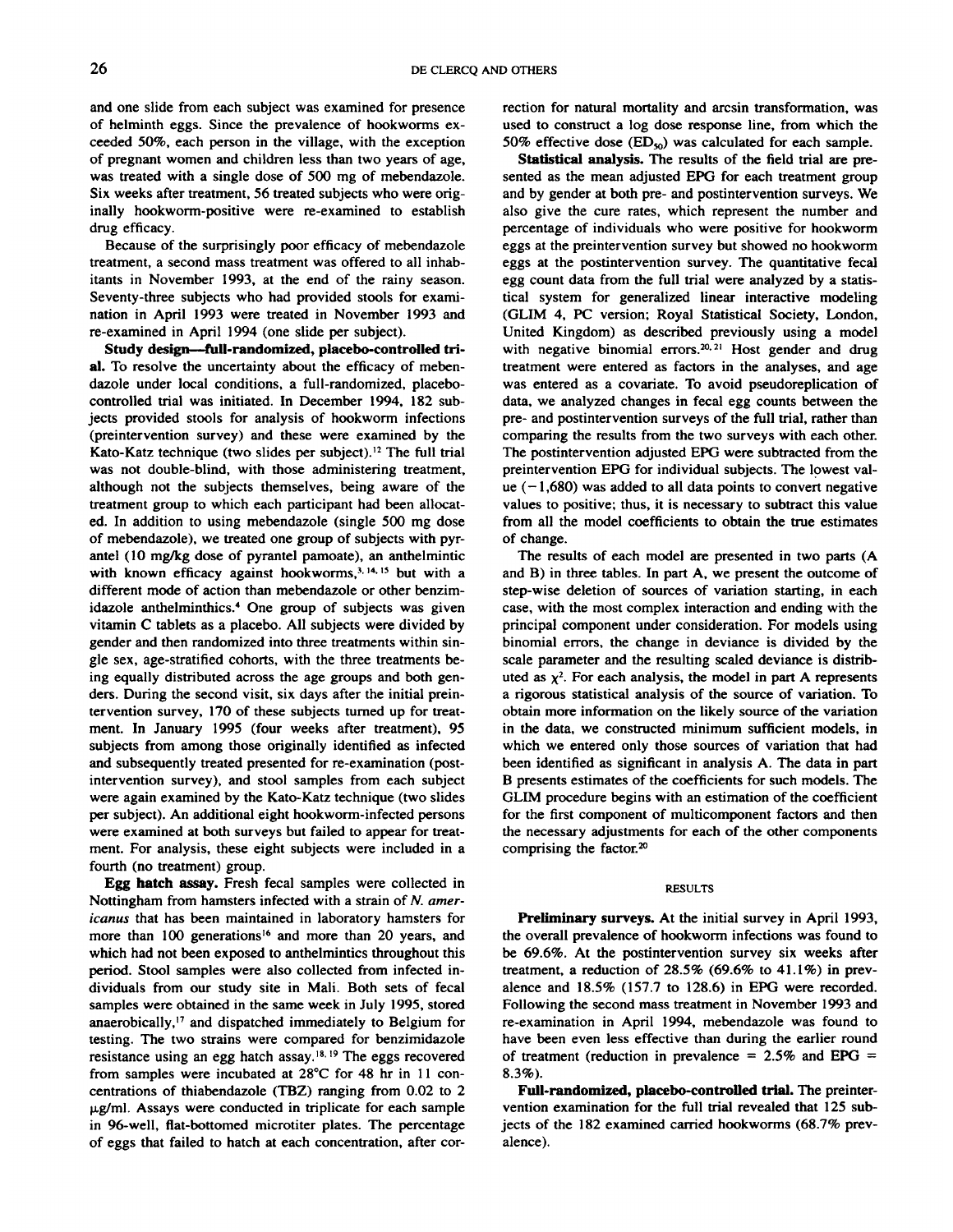TABLE 1 Composition of the subset of the study population carrying hookworms at the preintervention survey and re-examined subsequent ly, by treatment, age, and  $sex*$ 

|              |            |        |      | Age (years) |          |
|--------------|------------|--------|------|-------------|----------|
| Treatment    | <b>Sex</b> | Number | Mean | <b>SEM</b>  | Range    |
| Mebendazole  | Males      | 23     | 27.0 | 3.7         | $5 - 54$ |
|              | Females    | 12     | 30.9 | 6.5         | $7 - 70$ |
|              | Total      | 35     | 28.4 | 3.2         | $5 - 70$ |
| Pyrantel     | Males      | 23     | 26.3 | 4.5         | $4 - 68$ |
|              | Females    | 6      | 19.2 | 7.8         | $3 - 53$ |
|              | Total      | 29     | 24.8 | 3.9         | $3 - 68$ |
| Placebo      | Males      | 23     | 22.8 | 3.8         | $4 - 71$ |
|              | Females    | 8      | 34.9 | 6.6         | $5 - 56$ |
|              | Total      | 31     | 25.9 | 3.4         | $4 - 71$ |
| No treatment | Males      | 4      | 19.8 | 8.2         | $3 - 41$ |
|              | Females    | 4      | 33.3 | 6.7         | 16–47    |
|              | Total      | 8      | 26.5 | 5.5         | $3 - 47$ |

**The distribution of the 95 subjects by treatment, gender,** and age who fully participated in the trial and the eight who **were examined during both visits but did not return for treat ment is summarized in Table 1. The groups given meben** dazole, pyrantel, or placebo were reasonably well matched with identical numbers of male subjects (23) and smaller but comparable numbers of females  $(6-12)$  in each. Despite the range, there was no significant difference in mean or median age among any of the four groups.

Table 2 summarizes the mean adjusted EPG<sup>13</sup> and cure for male subjects and  $\beta_1$  = the adjustment necessary for female subjects. **rates at both pre- and postintervention surveys by treatment group and gender. The statistical analyses are presented in Tables 3—5.Possible pre-existing differences between the** treatment groups were examined through retrospective anal ysis of adjusted EPG from the preintervention survey be cause the original balanced distribution of ages and genders across treatments was altered by the failure of some subjects

## TABLE 3

**A Statistical analysis of factors affecting intensity of infections** with Necator americanus (gender and four treatment groups, with **age as a covariate) before drug intervention, through a two-way** analysis of variance (ANOVA) with negative binomial errors\*

| Source of<br>variation            | Change in<br>deviance† | De-<br>grees<br>of<br>free- | Scaled<br>dom deviancet | P                  |
|-----------------------------------|------------------------|-----------------------------|-------------------------|--------------------|
| Drug treatment                    | 7,723                  | 3                           | 7.5                     | $0.1 > P > 0.05$ § |
| Gender                            | 14.771                 |                             | 14.3                    | < 0.001            |
| Drug treatment $\times$<br>gender | 507                    | 3                           | 0.5                     | NS                 |
| Age plus all<br>interactions      | 14.365                 | 8                           | 13.95                   | $0.1 > P > 0.05$ § |

**B Minimum sufficient model following removal of all factors not** contributing significantly to variation in the data, associated co efficients, and statistical evaluation

| Preintervention epg = $\beta_0$ + $\beta_1$ <b>q</b> |  |  |  |
|------------------------------------------------------|--|--|--|
|                                                      |  |  |  |

| <br>----                                                                                                                                               |                   |                 | Preintervention epg = $\beta_0$ + $\beta_1$ |     |                          |                  |
|--------------------------------------------------------------------------------------------------------------------------------------------------------|-------------------|-----------------|---------------------------------------------|-----|--------------------------|------------------|
| * Statistical analysis by Kruskal-Wallis one-way analysis of variance by ranks (treatment<br>on age) gives $H = 1.21$ , $P = \text{not significant}$ . | Coeffi-<br>cient  | Estimate        | <b>SEM</b>                                  |     | Degrees<br>оf<br>freedom |                  |
| The distribution of the 95 subjects by treatment, gender,<br>and age who fully participated in the trial and the eight who                             | $\beta_{0}$<br>β, | 414<br>$-222.0$ | 78.95<br>115.2                              | 9.، | 28                       | 0.05 > P > 0.025 |

\* NS = not significant; epg = eggs per gram of feces.<br>  $\uparrow$  Change in deviance following removal of combination specified in source of variation<br>
column from the full factorial model. We begin by removing age and all its

table towards the top.<br>  $\pm$  Scaled deviance = measure of contribution of factor specified under column labeled source of variation to explaining variation in the data, calculated by fitting ANOVA with<br>negative binomial errors through GLIM<sup>12</sup>. It is distributed as  $\chi^2$ . For the preintervention analysis, the scale parameter was 1,030.<br>§ These effects were split into their individual coefficients to check whether significant

ones were masked by the aggregated test, but no individual coefficient was significant.<br>
If Where  $\beta_0 =$  the constant, a reference point used by the model and equal to the mean<br>
for male subjects and  $\beta_1 =$  the adjustme

**to participate in treatment and the follow-up survey. Anal** ysis of variance showed that neither age nor any interactions involving age affected variation in the data significantly (Ta ble 3A). Only gender had a highly significant effect on EPG **before treatment, with female subjects carrying lower hook**

TABLE 2

Changes in intensity of infection between pre- and postintervention surveys and cure rates following treatment

|                |                           | Mean adjusted epgs ± SEM   |                   | Cure rate†     |      |
|----------------|---------------------------|----------------------------|-------------------|----------------|------|
| Treatment      | Preintervention<br>survey | Postintervention<br>survey | Reduction*<br>(9) | No.            | q,   |
| l Mebendazole  |                           |                            |                   |                |      |
| All subjects   | $264.2 \pm 91.5$          | $281.5 \pm 71.5$           | $(+)$ 6.5         | 8              | 22.9 |
| Males          | $344.2 \pm 135.8$         | $378.8 \pm 102.5$          | $(+)10.1$         | 4              | 17.4 |
| Females        | $111.0 \pm 40.6$          | $95.0 \pm 32.4$            | $(-)14.4$         | 4              | 33.3 |
| 2 Pyrantel     |                           |                            |                   |                |      |
| All subjects   | $472.1 \pm 164.6$         | $117.9 \pm 38.8$           | $(-)75.0$         | 13             | 44.8 |
| Males          | $512.3 \pm 204.0$         | $121.6 \pm 48.5$           | $(-)76.3$         | 12             | 52.2 |
| <b>Females</b> | $318.0 \pm 159.7$         | $104.0 \pm 30.3$           | $(-)67.3$         |                | 16.7 |
| 3 Placebo      |                           |                            |                   |                |      |
| All subjects   | $327.9 \pm 98.2$          | $220.6 \pm 42.9$           | $(-)32.7$         | 7              | 22.6 |
| <b>Males</b>   | $371.0 \pm 126.1$         | $265.6 \pm 52.3$           | $(-)28.4$         | 4              | 17.4 |
| <b>Females</b> | $204.0 \pm 116.6$         | $91.5 \pm 51.6$            | $(-)55.1$         | 3              | 37.5 |
| 4 No treatment |                           |                            |                   |                |      |
| All subjects   | $364.5 \pm 220.9$         | $220.5 \pm 79.1$           | $(-)39.5$         | 2              | 25.0 |
| Males          | $504.0 \pm 432.1$         | $363.0 \pm 103.5$          | $(-)28.0$         | $\bf{0}$       | 0    |
| Females        | $225.0 \pm 167.7$         | $78.0 \pm 70.2$            | (–)65.3           | $\overline{2}$ | 50   |

Positive and negative signs indicate relative reductions or increases in eggs per gram of feces (epgs), respectively.

t Number and percentage of subjects in treatment subset who had eggs during the preintervention survey but none at the postintervention **survey.**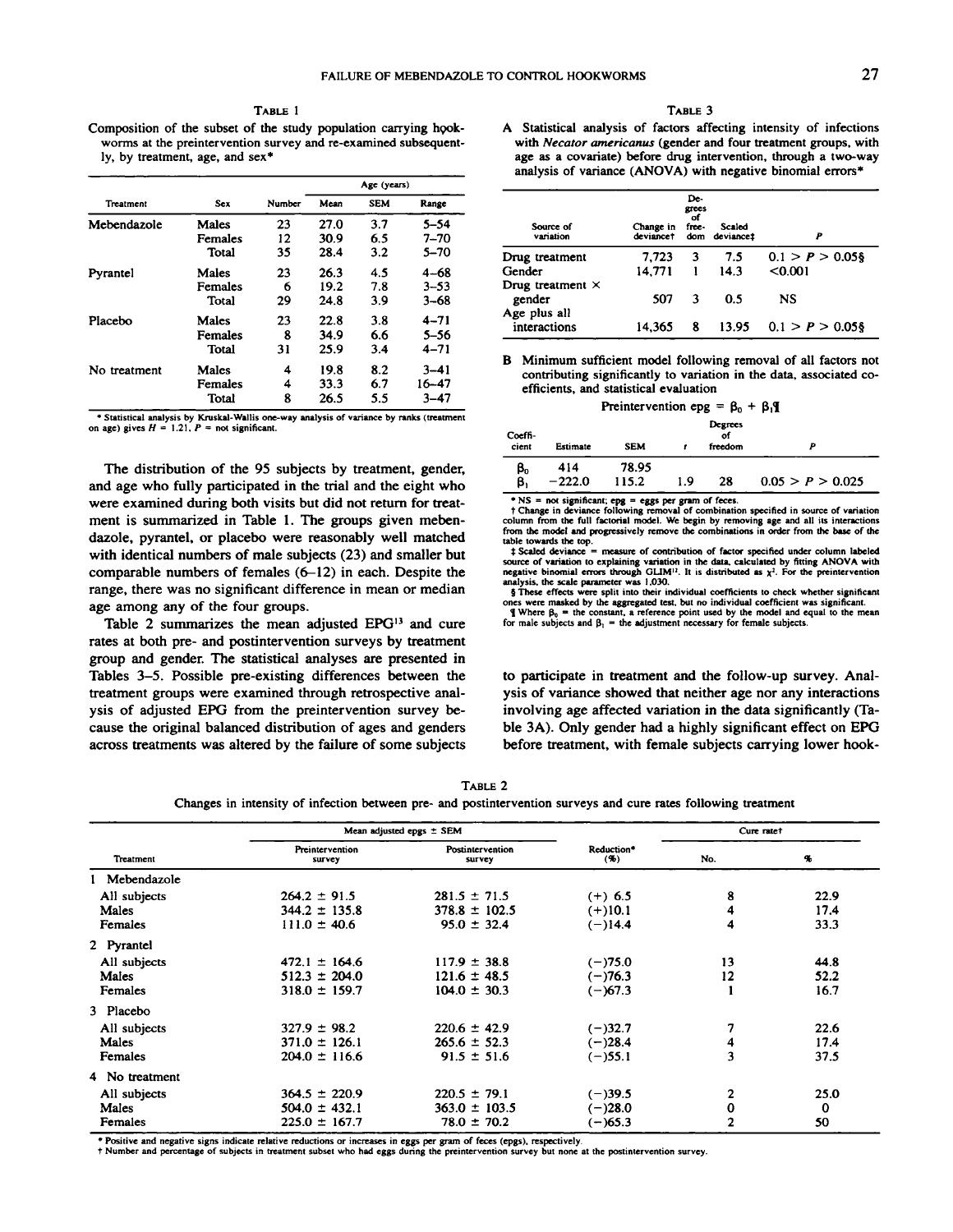**TABLE 4** *Necator americanus* after drug intervention\*

| Source of<br>variation         | Change in<br>deviance† | De-<br>grees<br>of<br>free-<br>dom | Scaled<br>deviancet | Р       |
|--------------------------------|------------------------|------------------------------------|---------------------|---------|
| Drug treatment                 | 4.812                  | 3                                  | 13.53               | < 0.005 |
| Gender                         | 6.473                  |                                    | 18.2                | < 0.001 |
| Drug treatment $\times$ gender | 1.347                  | 3                                  | 3.79                | NS      |
| Age plus all interactions      | 2.832                  | 8                                  | 7.96                | NS      |

B Minimum sufficient model, associated coefficients, and statistical evaluation

| Postintervention epg = $\beta_0 + \beta_1 + \beta_2 + \beta_3 + \beta_4$ § |
|----------------------------------------------------------------------------|
|----------------------------------------------------------------------------|

| Coeffi-<br>cient         | Estimate | <b>SEM</b> |      | Degrees<br>of<br>freedom |                  | Coeffi-                |
|--------------------------|----------|------------|------|--------------------------|------------------|------------------------|
| $\boldsymbol{\beta}_{0}$ | 309.0    | 54.75      |      |                          |                  | cient                  |
| $\beta_1$                | $-141.5$ | 48.38      | 2.92 | 28                       | < 0.005          | $\beta_{0}$            |
| $\beta_2$                | $-122.7$ | 61.74      | 1.99 | 27                       | 0.05 > P > 0.025 | $\boldsymbol{\beta}_1$ |
| β,                       | $-57.85$ | 67.82      | 0.85 | 29                       | <b>NS</b>        | $\beta_{2}$            |
| β.                       | $-43.87$ | 100.1      | 0.44 | 6                        | <b>NS</b>        | β,                     |

\*  $NS = not significant$ ; epg = eggs per gram of feces.

 $\uparrow$  See Table 3.<br> $\downarrow$  Scale parameter = 355.6.

\$ Scale parameter = 355.6.<br>\$<br>\$ Where B<sub>0</sub> = reference point corresponding to male subjects in treatment 1 (mebenda-<br>20le). Adjustment for female subjects = B<sub>1</sub>; treatment 2, pyrantel = B<sub>3</sub>; treatment 3, placebo  $\beta_1$ ; treatment 4, nontreated =  $\beta_4$ .<br>**T** Number of subjects - 2.

**worm burdens than males. Reassuringly, the treatment groups did not differ significantly before treatment, either overall or individually, and there was no significant inter** action between treatment and gender. Since there was no significant difference between the treatment groups, no age effect, and no interactions between these factors and gender, **we removed them from the model and recalculated a mini mum sufficient model with gender as the only factor to es** timate the coefficients for the new model and their statistical significance. The results are shown in Table 3B and confirm **that the effect of host gender was significant.**

**The outcome of treatment is summarized in Table 2,** which presents mean EPG values for the subjects in each treatment by age and cure rates. The latter indicate that some subjects in all treatment groups ceased passing hookworm eggs by the postintervention survey, irrespective of treat **ment and gender. However while the overall cure rate in the** groups given placebo, mebendazole, or not treated varied **between 22.6% and 25%, the highest overall cure rate was** seen in the group treated with pyrantel (44.8%).

**The statistical analysis of the postintervention fecal egg** counts is presented in Table 4. Although age was included in this analysis, neither age nor its interactions affected the data significantly (Table 4A). Highly significant main effects of gender and treatment were found, but no interaction was **observed between gender and treatment, so male and female** subjects responded comparably to treatment. We next fitted **a minimum sufficient model, with treatment and gender as factors (Table 4B). This confirmed the highly significant ef** fect of gender and indicated that only pyrantel significantly affected EPG  $(\beta_2)$ .

Finally, we analyzed the changes in EPG between the pre **and postintervention surveys. The results (Table 5A) indicate** that neither age nor any interactions involving age had sig

TABLE 5

A Statistical analysis of factors affecting intensity of infection with A Statistical analysis of factors affecting changes in intensity of infection with Necator americanus following treatment\*

| Source of<br>variation            | Change<br>in<br>deviance <sup>†</sup> | Degrees<br>٥f<br>free-<br>dom | Scaled<br>devi-<br>ancet | P                  |
|-----------------------------------|---------------------------------------|-------------------------------|--------------------------|--------------------|
| Drug treatment                    | 1.514                                 | 3                             | 7.2                      | $0.1 > P > 0.05$ § |
| Gender                            | 30.56                                 |                               | 0.15                     | <b>NS</b>          |
| Drug treatment<br>$\times$ gender | 86.13                                 | 3                             | 0.4                      | NS                 |
| Age plus all<br>interaction       | 1.449                                 | 8                             | 6.9                      | NS                 |

B Minimum sufficient model, associated coefficients, and statistical evaluation

Change in epg =  $\beta_0 + \beta_1 + \beta_2 + \beta_3$ 

| Coeffi-<br>cient | Estimate | <b>SEM</b> |      | Degrees<br>of<br>freedom# | Þ         |
|------------------|----------|------------|------|---------------------------|-----------|
| β,               | 1,663    | 96.77      |      |                           |           |
| β,               | 371.5    | 152.3      | 2.44 | 27                        | < 0.025   |
| β,               | 124.5    | 144        | 0.86 | 29                        | <b>NS</b> |
| β,               | 161.3    | 2.33       | 0.69 | 6                         | NS        |

**a NS = not significant; epg = eggs per gram of feces.**

 $t$  Scale parameter = 209.2.

 $\frac{1}{3}$  The overall nonsignificance of this effect masks the significant coefficient of one of the treatments, as shown in 5B.

 $= \beta_1$ ; internation and the server of subjects  $= \beta_1$ .<br>
The B<sub>0</sub> = reference point corresponding to all subjects in treatment 1 (mebendazole).<br>
The B<sub>0</sub> = reference point corresponding to all subjects in treatment 1 (m

 $#$  Number of subjects  $-2$ .

nificant effects. There was no significant interaction between drug treatment and gender and no main effect of gender; therefore, changes in EPG followed the same pattern in both genders. Drug treatment was only just outside the cut-off for significance in the full factorial model, but fitting the mini **mum sufficient model demonstrated that overall drug treat** ment masked the single significant effect of pyrantel (Table SB), which caused a significant change in EPG between the **pre- and postintervention surveys.**

Egg hatch assay. A laboratory strain of N. americanus, which had not been exposed to any anthelmintics for more than 100 generations, was used as a reference strain to de termine whether the field strain from Mali had become re sistant to benzimidazoles. Our results indicated that the  $ED_{\infty}$ for the Nottingham (laboratory) strain was  $0.069 \pm 0.0067$  $\mu$ g/ml (mean  $\pm$  SEM) of TBZ, while the Mali strain was almost twice as resistant with an  $ED_{50}$  of 0.117  $\pm$  0.0006  $\mu$ g/ml of TBZ.

### **DISCUSSION**

The results of the full-randomized, placebo-controlled trial **reported herein confirmed the suspected poor efficacy of a** single 500 mg dose of mebendazole treatment under local conditions. Statistical analysis of the trial outcome revealed that only two of the factors that we included in the analysis significantly influenced variation in our data sets.

**The first factor was host gender. Male subjects during both** surveys and in each of the treatments showed higher mean EPG than females. Host gender-dependent differences in susceptibility and resistance to infection are well recognized in the literature, $22$  and it is usually, although not exclusively,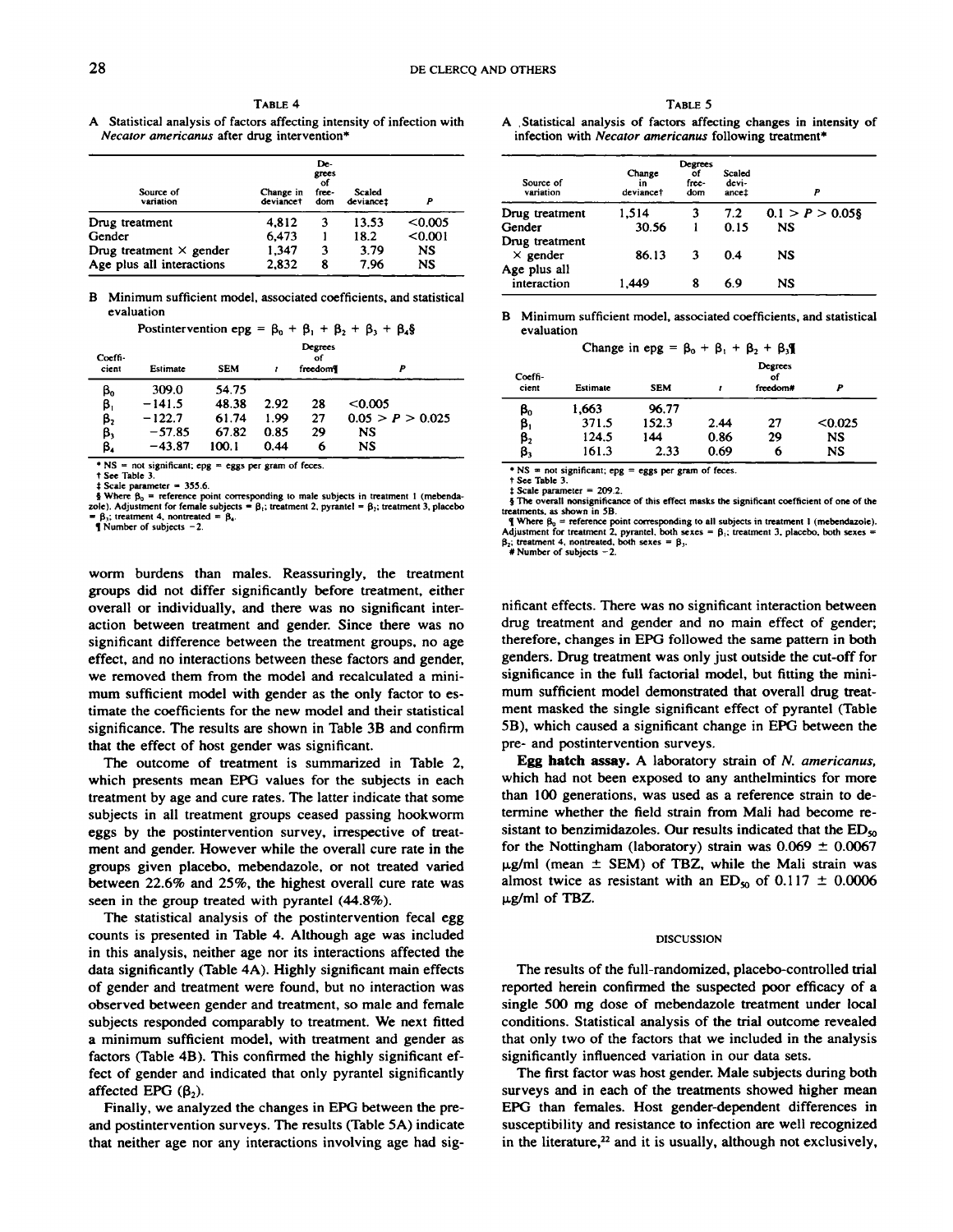the case that males show higher prevalence and more severe infections compared with females.23 Epidemiologic surveys of hookworm infection have likewise frequently concluded that prevalence and intensity are higher among males $24-26$  and attributable to gender-dependent behavior associated with exposure; male subjects experience higher exposure while working on contaminated soils. Other explanations include **hormonal differences between the sexes affecting suscepti** bility and immunocompetence.<sup>27</sup> In Massabla, male subjects are predominantly responsible for agricultural pursuits, in cluding both arable crops and livestock husbandry as also for building dung-reinforced huts in the post rainy season. Most hookworm infections are probably acquired at this time, when the incorporation of human stools into the build ing materials, could account for higher exposure of male subjects to hookworm larvae.

The second factor was drug treatment; only pyrantel sig nificantly reduced hookworm fecal egg counts. We can thus conclude that mebendazole was without significant effect in our study. The question then arises as to why this should have been the case, given the published track record of this drug in the treatment of hookworm infections.<sup>2, 5, 8</sup>

Several explanations are possible. One possibility is that in this region of Mali, N. americanus has developed resis tance to the benzimidazoles and the parasites are no longer susceptible to treatment with mebendazole. To test for sus pected resistance, we carried out a standard egg hatch assay, comparing the sensitivity of the eggs of N. americanus re covered from subjects who had failed to respond to treatment with mebendazole with that of eggs from hamsters infected with a laboratory strain of the parasite that had not been exposed to anthelmintics for more than 100 generations. The results indicated that the Mali strain of N. americanus was almost twice as resistant to benzimidazoles as the laboratory reference strain and by the criteria used to evaluate the sen sitivity of nematodes affecting domestic animals (ruminants such as sheep and cattle) to benzimidazoles, the Mali strain would be considered resistant  $(ED_{50} \ge 0.1 \mu g)$  of TBZ/ml).<sup>18</sup>

Benzimidazole resistance is widespread among nematode parasites of domestic animals, and there are pronounced re gional differences with widespread resistance being reported in South Africa, New Zealand, and Australia.<sup>28, 29</sup> Too frequent treatment, use of inappropriate doses, and a failure to alternate treatment with other drug classes are believed to be responsible for resistance to specific anthelmintics.<sup>30, 31</sup> We are unaware of any other reports indicating that resistance to chemotherapy has arisen among human intestinal nematodes, but this may be because few surveys have specifically addressed this issue, practicable techniques for surveys are subject to error and bias, and resistance may have been over looked. It is possible for resistance to go unnoticed for a long time among nematodes that do not produce easily rec ognizable disease states. Little is known about selection pressure for appearance of drug resistance among human nematodes but from studies of ovine parasites, it is recog **nized that only a few rounds of treatment at a time when** most parasites are in their hosts selects strongly for resis tance.32 Mass treatment of a population in the dry season (when few larvae survive in the environment) could make a profound contribution to the evolution of resistance because the majority of organisms are exposed to the drug in ques

tion. Although resistance may be slow to appear,  $33$  it has long been anticipated because of the widespread misuse of ant helmintics in treating human infections.<sup>32, 34</sup> Mebendazole, because of its low price and because it has been readily available in the region since 1975, is the most frequently prescribed anthelmintic in the health center in Bougouni and the most common anthelmintic sold in local drug stores. Therefore, our results, suggesting that resistance has arisen locally, are not unexpected.

Among the other possibilities, drug formulation may have been responsible for lack of efficacy.<sup>35</sup> The contrasting efficacy of two formulations of mebendazole, $36$  with similar high drug purity, was attributed to the efficiency of break **down in aqueous fluid. However, the mebendazole used for the main trial in the present study was obtained from Janssen** Pharmaceutica and our tests revealed that it did produce a very fine suspension in water, a requirement for high effi cacy.35 It is also possible that local N. americanus differ in sensitivity to mebendazole because of genetic drift among **the parasites relative to other geographically distant hook worm populations. Exchange of genes between the local par** asites and those elsewhere is unlikely because despite the limited movement of traders, the Massabla community is largely sedentary. Resistance to mebendazole may have arisen in the local strain of N. americanus in association with **other genetic changes and not through direct selection in** response to intensive use of mebendazole. Finally it is con ceivable that local dietary factors may have altered the phar macodynamic properties of mebendazole. Reducing food in take or fasting before drug administration increase the effi cacy of benzimidazoles against gastrointestinal nematodes of ruminants,  $37,38$  but in the present study, the majority of subjects were treated in the late morning, i.e., approximately 12 hr after the main meal of the day, which typically is con sumed in the evening after the daytime activities have been completed.

**Our study does not exclude the possibility that more fre** quent dosing with mebendazole or treatment with higher doses would have have had a greater effect in removing hookworms. However, our survey was specifically aimed at assessing the widely used single-dose treatment protocol at the dose at which it is generally implemented, and it is this particular combination that failed to remove hookworms in the circumstances in which it was tested, while pyrantel gave the expected efficacy. Whatever the underlying explanation **for the failure of mebendazole in this study, our data serve** to caution that it is unwise to rely on treatment with a single 500-mg dose of mebendazole when controlling hookworm infections in this region of Mali.

Acknowledgments: We thank Professor S. Bayo (Director of the INRSP in Bamako) for making this study possible. The contributions of the technicians (D. Diakite, M. Diaby, M. Sidibe, and V. Vanden Bussche) of the Laboratory of Parasitology (INRSP, Bamako **Coura), the medical staff (Drs. A. Diarra, G. Coulibaly, and A. Lan** doure), and the technical staff of the National Schistosomiasis Con trol Program are acknowledged. We are grateful to the Medical Health Officer of Bougouni and the population of Massabla for help and hospitality, Janssen Pharmaceutica (Beerse, Belgium) for the Vermox®tablets and Pfizer (Sandwich, United Kingdom) for the Combantrin®tablets used in our study.

Financial support: This study was supported by the Vlaamse Inte